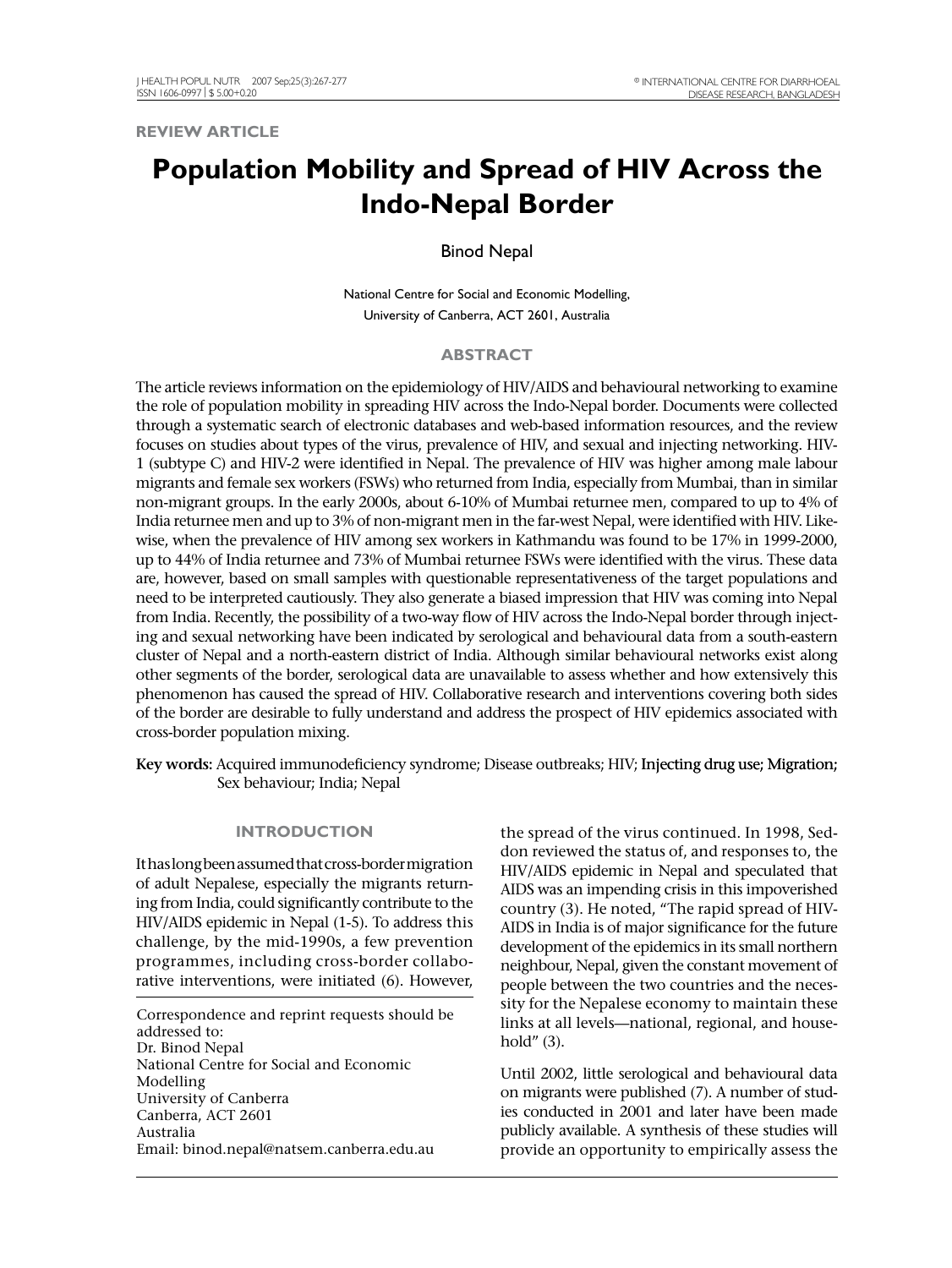evolving connections between population mobility and the risk of HIV across the Indo-Nepal border.

This article reviews information on the epidemiology of HIV and behavioural networking to examine the role of population mobility in spreading HIV across the Indo-Nepal border. It draws data from studies on the molecular epidemiology of the virus, serological and behavioural surveys, and qualitative studies. The article examines the evidence on types of the virus, prevalence of HIV among major subpopulations with special focus on migrants, and cross-border sexual and injecting networking. Lack of representative and longitudinal study data is still a challenge to draw any firm conclusion on the evolution of the HIV/AIDS epidemic in Nepal and the role of mobility in this epidemic. Yet available evidence suggests that interlinked epidemics are evolving along the border areas and in some inland pockets where migration is common.

## **MATERIALS AND METHODS**

A systematic review was conducted in May-June 2006. Information was retrieved from documents available mainly in electronic databases and on the websites of specialized agencies. This involved four stages. First, using the boolean [(HIV or AIDS) and Nepal], 116 documents were retrieved from the Medline database (www.pubmed.gov) on 16 May 2006. Second, websites of several national and international agencies were browsed. The most important being the online collections of: UN Nepal Information Platform (http://www.un.org.np/), Family Health International (http://www.fhi.org/ en/HIVAIDS/country/Nepal/nepaltools.htm), and National Centre for AIDS and STDs Control (http:// www.ncasc.gov.np). These sites housed a number of reports on quantitative and qualitative studies, estimates of HIV/AIDS cases, policy analyses, and government strategies. Third, a search was carried out on the website of the International AIDS Society which indexed about 120 abstracts on HIV/ AIDS in Nepal. A scrutiny of the abstracts revealed that some presentations were posted on the websites of the organizations mentioned above, and a few others were published in journals (indexed in Medline). Abstracts which were poorly written and unlinked to their source reports were excluded. Fourth, the collected documents were skim read to assess whether they contained information on HIV in conjunction with cross-border mobility or cross-border sexual and injecting networking. The documents included in the review are listed in the references. Six studies provided serological data with more than one case of HIV and by migration status of the study population. Only two studies

contained information on subtypes of the virus.

## **RESULTS**

**Mobility across the Indo-Nepal border**

Nepal shares about a 1,700-km long open border with India in the East, South and West, and about a 1,200-km long controlled border with the Tibet Autonomous Region of China in the North. The ever snow-covered Himalaya range stands between Nepal and China, and the border areas are sparsely populated. The people of land-locked Nepal depend almost entirely on India for (overland) transportation to any third country. In addition, these two countries have had very strong cultural, religious, social, and economic ties since ancient times.

The people of Nepal cross the border to India for various purposes, such as work, study, trade, pilgrimage, cultural visits including marital exchanges, and the like. The people of India also visit Nepal for business, work, pilgrimage, tourism, and so on. India has long been the major destination for Nepalese, and most foreigners in the country are Indians. According to the 2001 Census of Nepal, 762,181 persons were abroad, with 78% in India (8). The Census counted 116,571 foreign citizens residing in Nepal, of whom 88% were Indians (8). Short-term and short-distance mobility, including movement of transportation workers, are also important issues in the context of HIV epidemics, but conventional population censuses and surveys do not adequately cover these issues. Census information on immigration and emigration can only provide a minimal figure of cross-border mobility.

Results of small-scale studies conducted in specific regions, districts, villages, or cities suggest that mobility across the Indo-Nepal border is very high. In a 1997 survey conducted in five border towns of Nepal, seven of 10 adult men reported that they visited India almost every month in the past year (5). This was not surprising since the survey was conducted in the towns adjoining India, and all sorts of mobility were considered. But in inner areas also, cross-border migration seasonal migration in particular—is common. A 1994 survey conducted in 11 districts of the farwest and mid-west regions found that 15% of adults migrated seasonally to India (1). A 1999 assessment conducted in 20% of the villages of Doti—a far-western hill district where migration was common—found that at least one member of the family from half of the households had worked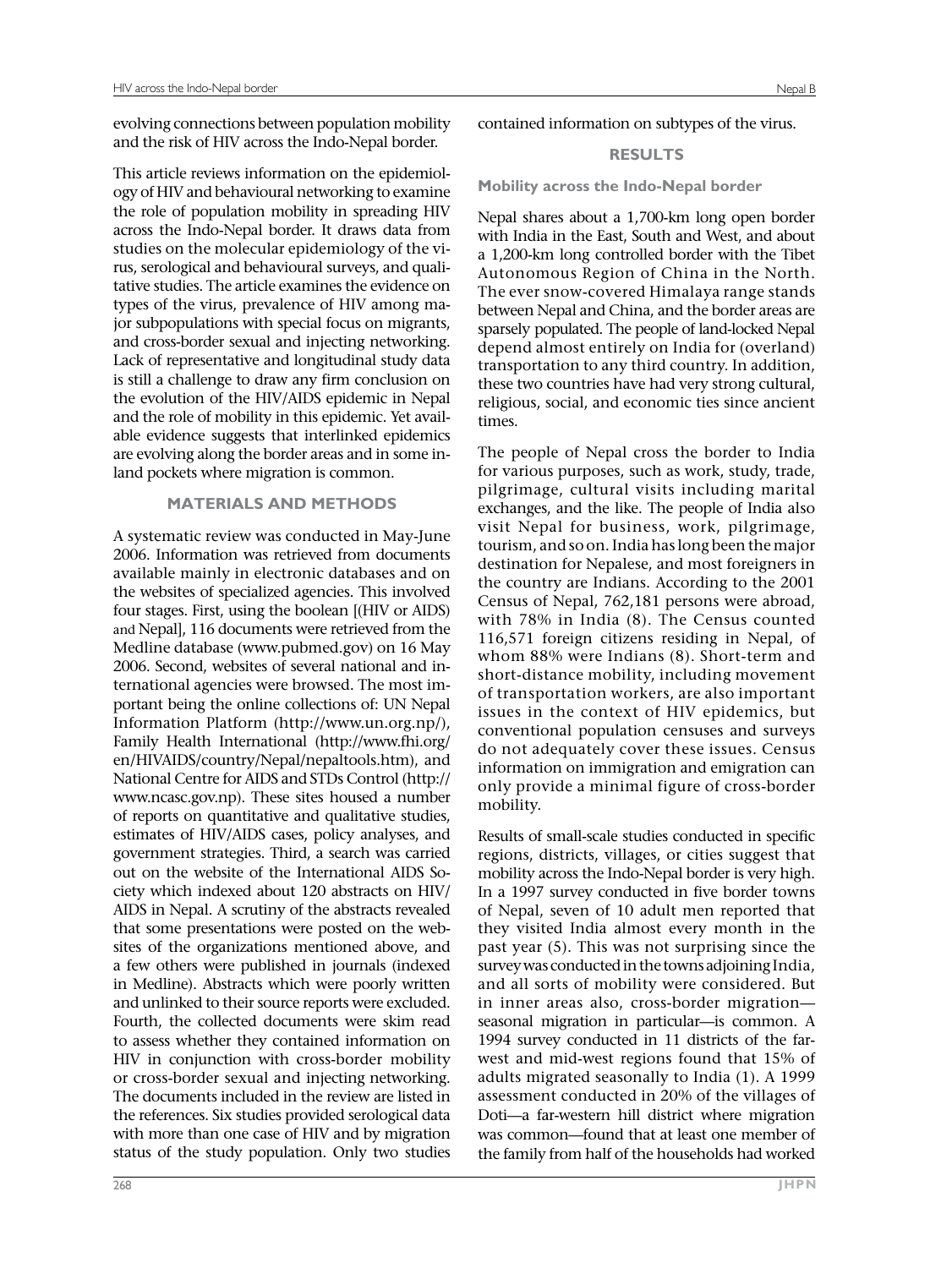abroad, nearly all (94%) in India (9). A recent estimate suggests an out-migration of up to 90% of adult men in some villages of the western and farwestern hills (10). Experts suggest that a decade of violent conflict has exacerbated migration, displacement, and trafficking and intensified vulnerability to HIV/AIDS (11). In general, external migration, particularly seasonal migration, is very high in the western, mid-western, and far-western regions. Destinations and durations of stay are not uniform. Nepalese migrants visit both rural, such as Punjab, Hariyana, Himanchal Pradesh, etc., and urban destinations, such as Mumbai, Delhi, etc. Although seasonal migration—about six months on average—is common, many migrants live and work in India for several years.

Nepal is a major source country of human trafficking. Although several international and national organizations are dealing with this issue, no reliable statistics are available. It is generally quoted that each year 5,000-7,000 Nepalese women and girls are trafficked or lured into brothels in India, and 100,000-200,000 Nepalese women and girls are working in Indian brothels, large proportions of them in Mumbai (3,7). Ali notes that these statistics are recycled over and over, without cross-verifications, and hence it is virtually impossible to examine the trend (12). Some Indian and Nepalese nongovernmental organizations have rescued and repatriated some victims of trafficking in the past, but no statistics on the actual volume of returnees are available.

## **Types of the virus**

Both HIV-1 and HIV-2 are identified in Nepal, but very little is known about the sources and subtypes of the virus in various populations and parts of the country. In 2004, Chander and Pahwa reported the presence of both HIV-1 and HIV-2 viruses in the country (13). This was the first report on the evidence of HIV-2 infections in Nepal. Three of 1,534 patients screened in a teaching hospital in Bhairahawa were HIV carriers: one patient carried HIV-1 only, and the other two had both HIV-1 and HIV-2. Earlier in 2000, Oelrichs and colleagues reported HIV-1 subtype C in 36 blood samples taken from injecting drug users (IDUs) in Kathmandu (14). They speculated that the virus, possibly of Indian origin, was introduced into this population on two different occasions.

The sparse information on molecular epidemiology suggests that the HIV/AIDS epidemic in Nepal

may mirror that in India where both HIV-1 and HIV-2 are present (15). This pattern is, however, not unique to India. Therefore, without further molecular epidemiological studies in various parts and populations, no conclusion can be drawn about the sources of the viruses in Nepal, for HIV/ AIDS is present in multiple subpopulations in the country.

## **Multiple epidemics**

Despite the small geographic area and population, especially compared to India, several HIV epidemics are evolving in Nepal (Fig. 1). Available evidence suggests that IDUs and FSWs are the major behavioural groups. Men who have sex with men with 3.9% prevalence of HIV in 2003 in Kathmandu (16)—are also emerging as a potential group at high risk, but very little is known about their distribution and behavioural networking. The prevalence of HIV among IDUs is very high in several locations. Since the mid-1990s, infections among IDUs remained consistently above 50% in Kathmandu, the capital city of Nepal. Also in Pokhara and an eastern *terai* cluster comprising three districts, namely Jhapa, Morang, and Sunsari, HIV is firmly established with a prevalence of 22-35% in the recent past (17,18). The epidemic is moving to the western *terai* regions where the prevalence of HIV among IDUs was 12% in 2005 (16). Since most IDUs are sexually active, do visit sex workers, and are quite mobile, the HIV epidemics in this subpopulation are not likely to be independent and confined to themselves. Moreover, emerging evidence on a high degree of cross-border mobility of IDUs suggest that a link might have evolved between the HIV epidemics on both sides of the border (19-21). Probably, exchange of the virus between IDUs and FSWs has occurred in Kathmandu, where the prevalence of HIV among FSWs rose to 17% by 1999 (22). This coincided with the re-emergence of HIV among IDUs. The samples of FSWs captured a few women who had returned from Mumbai brothels. It is likely that Mumbai returnee FSWs might have played a role in the reintroduction of the virus to IDU populations in the Kathmandu Valley. Outside the Valley, FSWs have low levels of HIV (Fig. 1); perhaps, the epidemics in other groups, such as IDUs, are taking time to spill over.

Although they have high levels of HIV prevalence, IDUs and sex workers together account for less than 1% of the adult population aged 15-49 years and are present mainly in cities and along highways (23). Existing in most districts, most importantly in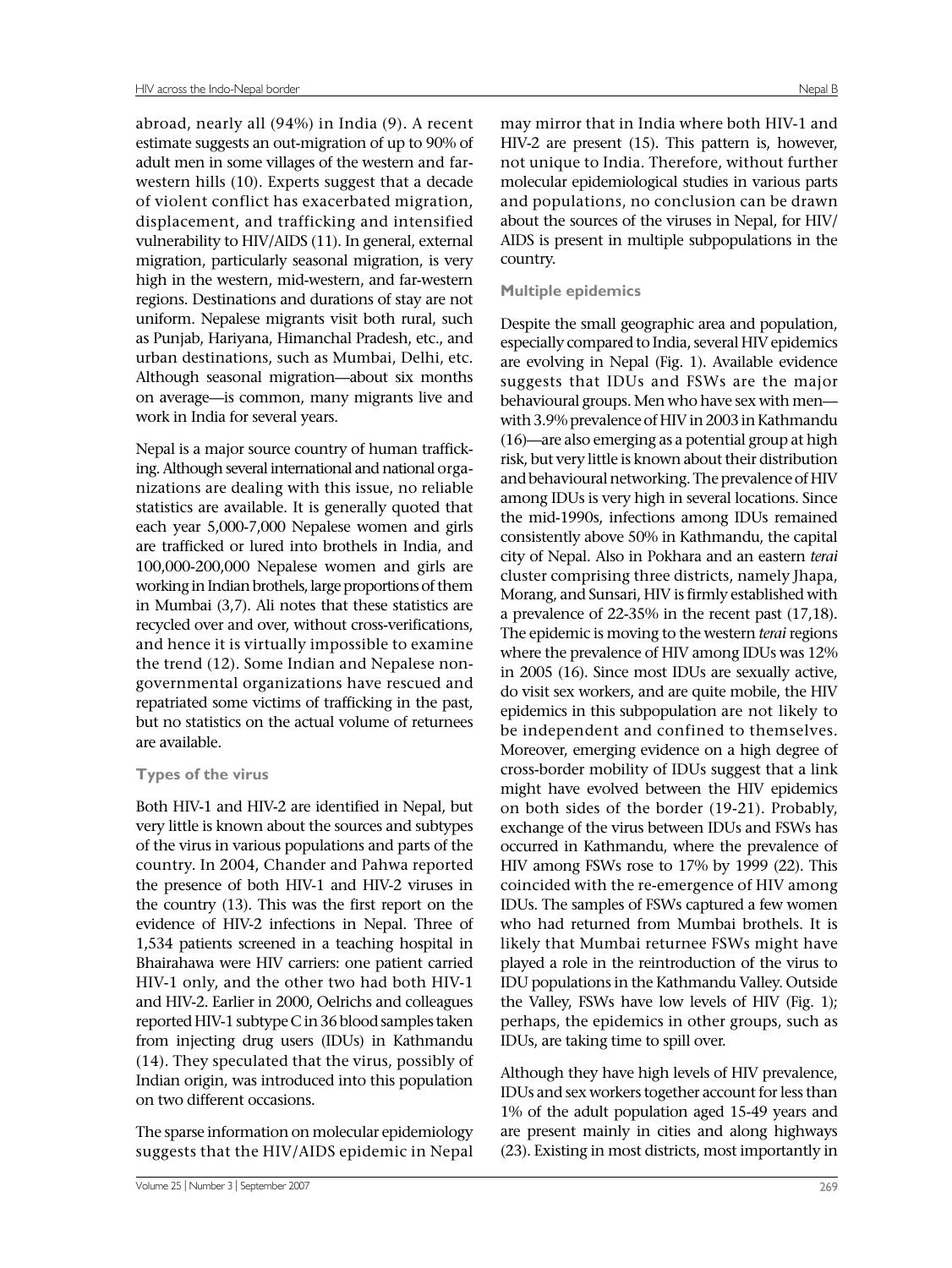

rural areas, migrants make up the largest and the most critical population vulnerable to HIV/AIDS. About half of the estimated adult HIV cases in 2003 and 2005 were attributed to migrants (16,23).

# **Migrants in focus**

Results of analyses of community-based surveys, risk-group surveys, and service statistics consistently showed that men and women who had worked in Mumbai have a much higher prevalence of HIV than those who worked in other parts of India or only within Nepal. The Table shows that studies drawing samples from communities in Achham, Doti, and Kailali reported that about 6-10% of men returned from Mumbai compared to up to 4% men working in other parts of India and up to 3% of

those working in Nepal were HIV-positive (24-26). This pattern of higher proportions of HIV-positive cases among Mumbai returnees than other people was reflected among men attending voluntary counselling and testing (VCT) clinics (27) and also among sex workers surveyed in Kathmandu (22,28). Of men who took services from the VCT clinics during 2001-2003, 12.5% of 32 Mumbai returnees compared to 8.5% of 106 India returnee and 2.3% of 210 internal migrants were HIV-positive (27). Although this pattern reflected the epidemic pattern seen in the far-west districts, these findings are based on clinical data and, therefore, cannot be generalized to the migrant community at large. Among sex workers surveyed in the Kathmandu Valley, HIV positivity was higher among Mumbai returnees (73%, n=12, in 2001) com-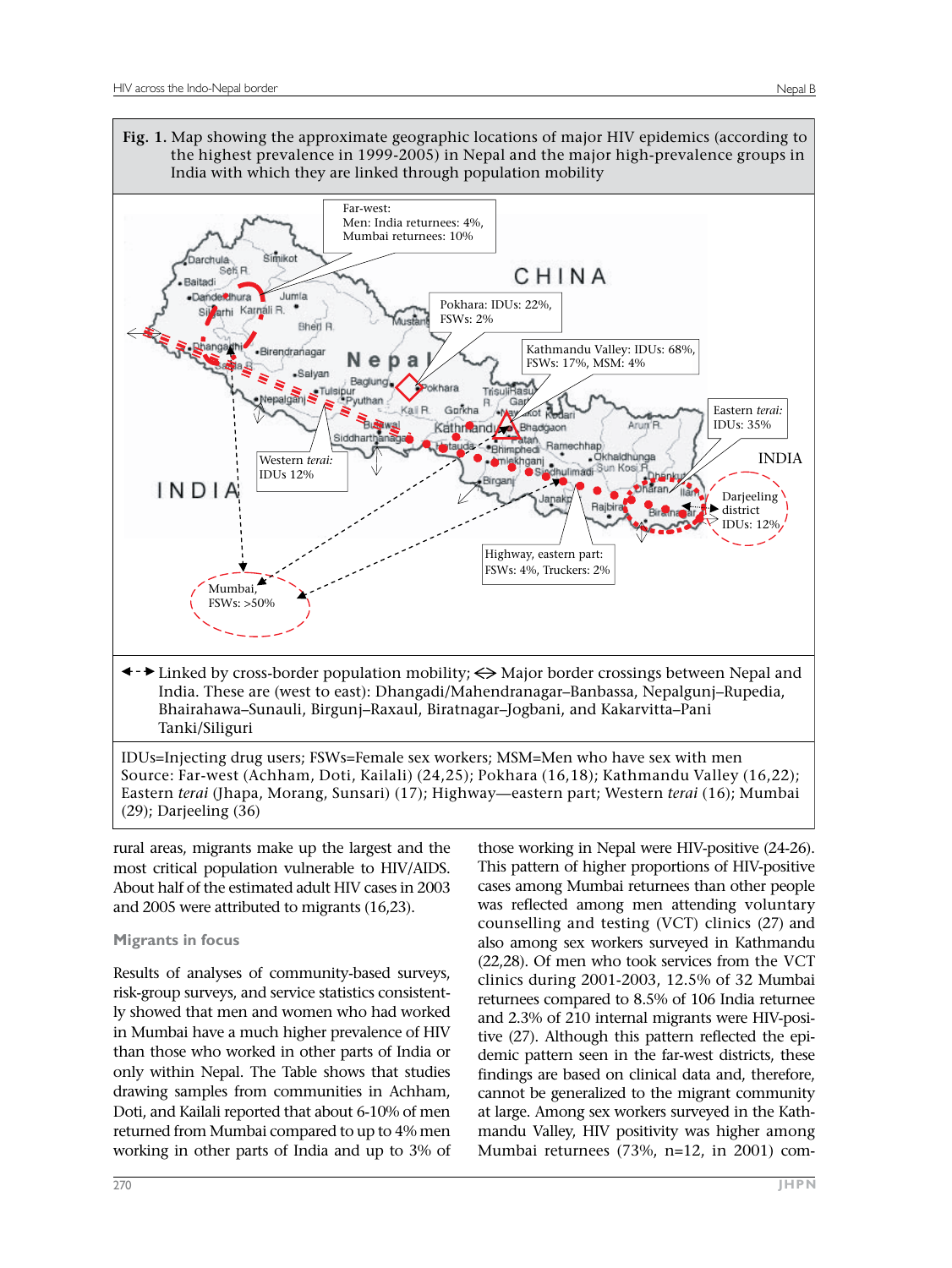| $\%$ |                                                                           | $2.5$<br>0.7 |                                                       |                                                                    |                                                                                                                                                                                             |                                                                                                  |                           |                                                                                                                                                                                   | pared to India returnees as a whole (44%, n=9, in                                                                                                                                                                                                                                                                                        |
|------|---------------------------------------------------------------------------|--------------|-------------------------------------------------------|--------------------------------------------------------------------|---------------------------------------------------------------------------------------------------------------------------------------------------------------------------------------------|--------------------------------------------------------------------------------------------------|---------------------------|-----------------------------------------------------------------------------------------------------------------------------------------------------------------------------------|------------------------------------------------------------------------------------------------------------------------------------------------------------------------------------------------------------------------------------------------------------------------------------------------------------------------------------------|
|      |                                                                           |              |                                                       |                                                                    |                                                                                                                                                                                             |                                                                                                  |                           |                                                                                                                                                                                   | 1999/2000 and 42%, n=33, in 2001); and these<br>rates were several-fold the prevalence of HIV (17%                                                                                                                                                                                                                                       |
|      |                                                                           |              |                                                       |                                                                    |                                                                                                                                                                                             |                                                                                                  | $\blacksquare$            |                                                                                                                                                                                   | in 1999-2000 and 16% in 2000) in the overall sam-<br>ples of sex workers (22,28). While the total samples                                                                                                                                                                                                                                |
|      |                                                                           |              |                                                       |                                                                    |                                                                                                                                                                                             |                                                                                                  |                           |                                                                                                                                                                                   | (300 each year) were adequate, statistics for return-<br>ee sex workers were based on very small denomi-                                                                                                                                                                                                                                 |
|      |                                                                           |              |                                                       |                                                                    |                                                                                                                                                                                             |                                                                                                  |                           |                                                                                                                                                                                   | nators and hence prone to uncertainty. Further, it<br>is well-known that Nepalese sex workers who are                                                                                                                                                                                                                                    |
|      |                                                                           |              |                                                       |                                                                    |                                                                                                                                                                                             |                                                                                                  |                           |                                                                                                                                                                                   | rescued, escaped, or abandoned (because of HIV-                                                                                                                                                                                                                                                                                          |
|      |                                                                           |              |                                                       |                                                                    |                                                                                                                                                                                             |                                                                                                  |                           |                                                                                                                                                                                   | positive status) from brothels are often condemned<br>by families and communities and hence again get                                                                                                                                                                                                                                    |
|      |                                                                           |              |                                                       |                                                                    |                                                                                                                                                                                             |                                                                                                  |                           |                                                                                                                                                                                   | involved in sex work for survival (2). However, no<br>estimates are available about the volume of return-                                                                                                                                                                                                                                |
|      |                                                                           |              |                                                       |                                                                    |                                                                                                                                                                                             |                                                                                                  |                           |                                                                                                                                                                                   | ees and those who resume sex work. It is also less                                                                                                                                                                                                                                                                                       |
| %    |                                                                           |              |                                                       |                                                                    | 8.5                                                                                                                                                                                         |                                                                                                  |                           |                                                                                                                                                                                   | clear that where these returnee sex workers, and<br>perhaps the migrant men, contracted the virus.                                                                                                                                                                                                                                       |
|      |                                                                           |              |                                                       |                                                                    |                                                                                                                                                                                             |                                                                                                  |                           |                                                                                                                                                                                   | Some returnees might have contracted the virus in                                                                                                                                                                                                                                                                                        |
|      |                                                                           |              |                                                       |                                                                    |                                                                                                                                                                                             |                                                                                                  |                           |                                                                                                                                                                                   | the home country, but many of them might have<br>returned with the virus. The returnees reflected the                                                                                                                                                                                                                                    |
|      |                                                                           |              |                                                       |                                                                    |                                                                                                                                                                                             |                                                                                                  |                           |                                                                                                                                                                                   | situation of Mumbai where HIV infections among                                                                                                                                                                                                                                                                                           |
|      |                                                                           |              |                                                       |                                                                    |                                                                                                                                                                                             |                                                                                                  |                           |                                                                                                                                                                                   | FSWs increased sharply from 1% in 1989 to 51%<br>by 1993 and stayed above this level thereafter (29).                                                                                                                                                                                                                                    |
|      |                                                                           |              |                                                       |                                                                    |                                                                                                                                                                                             |                                                                                                  |                           |                                                                                                                                                                                   | No information was available on differentials in                                                                                                                                                                                                                                                                                         |
|      |                                                                           |              |                                                       |                                                                    |                                                                                                                                                                                             |                                                                                                  |                           |                                                                                                                                                                                   | the prevalence of HIV by country of origin of sex<br>workers in Mumbai.                                                                                                                                                                                                                                                                  |
| ż    |                                                                           |              |                                                       |                                                                    | 210                                                                                                                                                                                         |                                                                                                  |                           |                                                                                                                                                                                   | Besides identifying Mumbai as the high-risk desti-                                                                                                                                                                                                                                                                                       |
|      |                                                                           |              |                                                       |                                                                    |                                                                                                                                                                                             |                                                                                                  |                           |                                                                                                                                                                                   | nation, community-based studies provided some                                                                                                                                                                                                                                                                                            |
| %    |                                                                           |              |                                                       |                                                                    | 4.4                                                                                                                                                                                         |                                                                                                  |                           |                                                                                                                                                                                   | information on the prevalence of HIV by dura-<br>tion of migration and dates of return, enabling the                                                                                                                                                                                                                                     |
|      |                                                                           |              |                                                       |                                                                    |                                                                                                                                                                                             |                                                                                                  |                           |                                                                                                                                                                                   | timing of the start of HIV/AIDS epidemics among                                                                                                                                                                                                                                                                                          |
|      |                                                                           |              |                                                       |                                                                    |                                                                                                                                                                                             |                                                                                                  |                           |                                                                                                                                                                                   | migrant labourers to be estimated. Results of stud-<br>ies from Achham, Doti, and Kailali imply that mi-                                                                                                                                                                                                                                 |
|      |                                                                           |              |                                                       |                                                                    |                                                                                                                                                                                             |                                                                                                  |                           |                                                                                                                                                                                   | grants who spent more than four or five years in                                                                                                                                                                                                                                                                                         |
|      |                                                                           |              |                                                       |                                                                    |                                                                                                                                                                                             |                                                                                                  |                           |                                                                                                                                                                                   | India seem to have a substantially higher chance<br>of contracting the virus than those who stayed for                                                                                                                                                                                                                                   |
|      |                                                                           |              |                                                       |                                                                    |                                                                                                                                                                                             |                                                                                                  |                           |                                                                                                                                                                                   | a shorter duration. The study in Doti reported that                                                                                                                                                                                                                                                                                      |
|      |                                                                           |              |                                                       |                                                                    |                                                                                                                                                                                             |                                                                                                  |                           |                                                                                                                                                                                   | six (20.7%) of 29 men who lived in India for more<br>than four years compared to three (4.5%) of 67 men                                                                                                                                                                                                                                  |
|      |                                                                           |              |                                                       |                                                                    |                                                                                                                                                                                             |                                                                                                  |                           |                                                                                                                                                                                   | who returned within four years were HIV-positive                                                                                                                                                                                                                                                                                         |
|      |                                                                           |              |                                                       |                                                                    |                                                                                                                                                                                             |                                                                                                  |                           |                                                                                                                                                                                   | (24). Likewise, the prevalence of HIV was 12.8%                                                                                                                                                                                                                                                                                          |
|      |                                                                           |              |                                                       |                                                                    |                                                                                                                                                                                             |                                                                                                  |                           |                                                                                                                                                                                   | (n=5) among 39 men in Achham who returned<br>after five years compared to 2% (n=4) among 203                                                                                                                                                                                                                                             |
|      |                                                                           |              |                                                       |                                                                    |                                                                                                                                                                                             |                                                                                                  |                           |                                                                                                                                                                                   | men who returned within five years (25). In Kailali,                                                                                                                                                                                                                                                                                     |
|      |                                                                           |              |                                                       |                                                                    |                                                                                                                                                                                             |                                                                                                  |                           |                                                                                                                                                                                   | men who stayed in India for more than five years<br>had a higher prevalence of HIV (1.5%, 1/66) than                                                                                                                                                                                                                                     |
|      |                                                                           |              |                                                       |                                                                    |                                                                                                                                                                                             |                                                                                                  |                           |                                                                                                                                                                                   | those who stayed five years or less $(0.2\%, 1/544)$                                                                                                                                                                                                                                                                                     |
|      |                                                                           |              |                                                       |                                                                    |                                                                                                                                                                                             |                                                                                                  |                           |                                                                                                                                                                                   | (26); but given a single HIV-positive case in each<br>category, the difference needs to be interpreted                                                                                                                                                                                                                                   |
|      |                                                                           |              |                                                       |                                                                    |                                                                                                                                                                                             |                                                                                                  |                           |                                                                                                                                                                                   | cautiously. In addition, the Achham study showed                                                                                                                                                                                                                                                                                         |
|      |                                                                           |              |                                                       |                                                                    |                                                                                                                                                                                             |                                                                                                  |                           |                                                                                                                                                                                   | that the prevalence of HIV (7.8%, 5/64) was higher                                                                                                                                                                                                                                                                                       |
|      |                                                                           |              |                                                       |                                                                    |                                                                                                                                                                                             |                                                                                                  |                           |                                                                                                                                                                                   | among migrants who returned in the past year pre-<br>ceding the survey than those who returned in the                                                                                                                                                                                                                                    |
|      |                                                                           |              |                                                       |                                                                    |                                                                                                                                                                                             |                                                                                                  |                           |                                                                                                                                                                                   | past 2-5 years (3.6%, 4/111). No infection was de-                                                                                                                                                                                                                                                                                       |
|      | ğ.<br>$\%$<br>,<br>Š<br>2.<br>%<br>Σò.<br>Year<br>Population and location | Community    | $\blacksquare$<br>2001 (Apr)<br>Adult men, Doti (24*) | 3.0<br>$\overline{5}$<br>2001 (Oct-Nov)<br>Adult men, Achham (25*) | $40$<br>$268$<br>$302$<br>$\frac{10.3}{7.8}$<br><b>95 33</b><br>$3.7$<br>0.6<br>242<br>308<br>0<br>0<br>0<br>0<br>0<br>0<br>$\frac{137}{610}$<br>2001 (Oct-Nov)<br>Adult men, Kailali (26*) | 12.5<br>32<br>106<br>2.3<br>316<br>in 2003<br>Adult men, VCT attendees (27*)<br>Clinic attendees | Sep 2001-Ju<br>Risk group | 72.7<br>12<br>41.7<br>44.4<br>33<br>$\sigma$<br>5.7<br>17.3<br>300<br>300<br>(Nov-Feb)<br>1999-2000<br>2001 (Mar-<br>Sex workers, Kathmandu (22*)<br>Sex workers, Kathmandu (28*) | only (5/65=7.7%) and Mumbai and other places (2/25=7.8%). Of the 152 India returnees who did not work<br>Aug)<br>tCombines respondents who worked in Mumba<br>*Indicates reference no. in the References List<br>VCT=Voluntary and counselling testing<br>in Mumbai, 2 were HIV-positive (1.3%)<br>Volume 25   Number 3   September 2007 |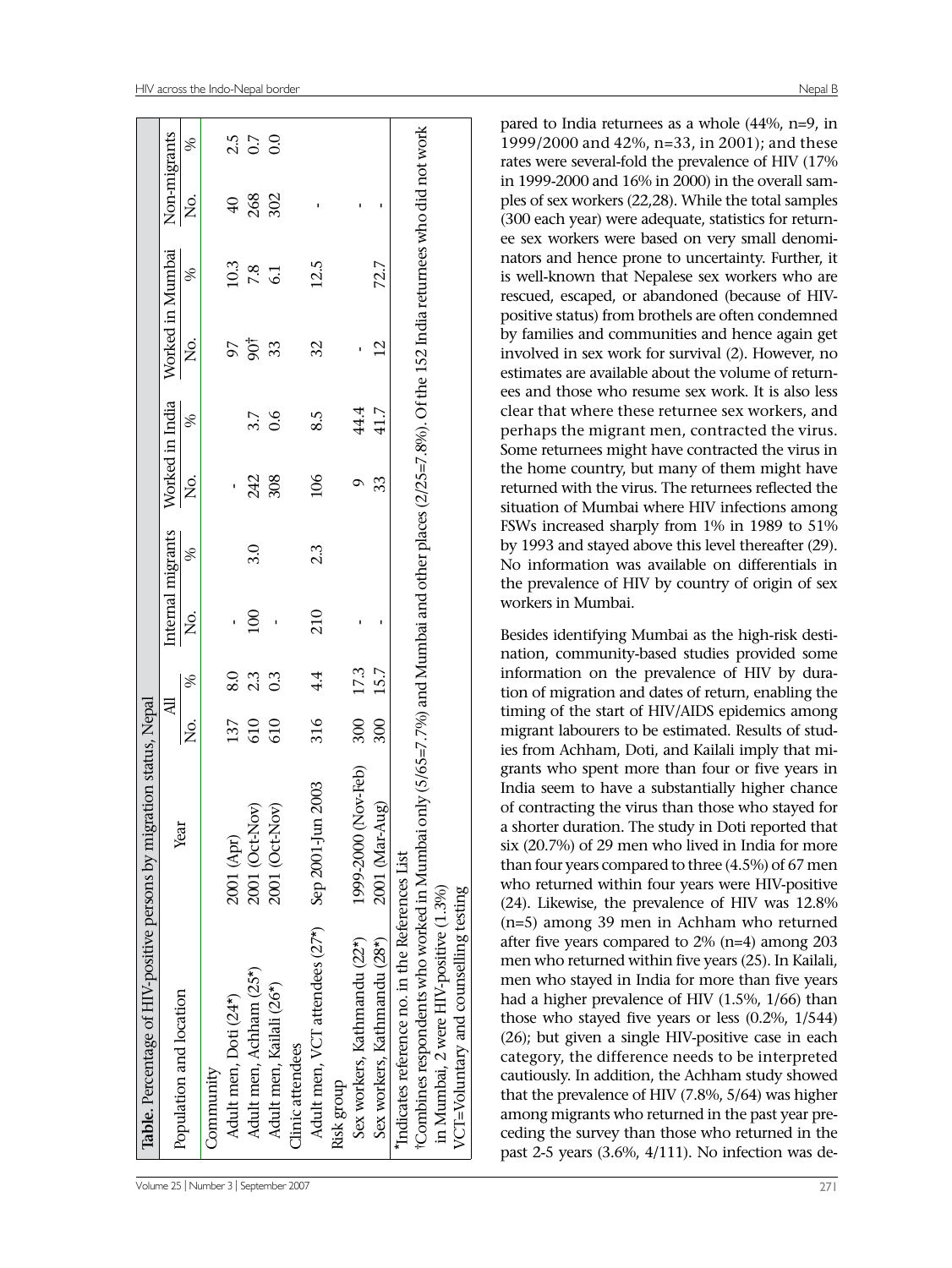tected among migrants (n=67) who returned five years before the survey. Based on this 2001 Achham study, it can be speculated that a notable scale of HIV epidemics in the Nepalese migrant communities might have began just after the mid-1990s.

Another important issue would be to identify the behavioural and demographic risk factors for infections due to HIV/AIDS among migrants. This is a much more difficult task because these studies had either small sample sizes or few HIV/ AIDS cases identified. Considering the total samples, the Achham, Doti, and Kailali studies generally pointed out that age above 25 years, sex with sex workers, and inconsistent condom-use were distinct risk factors for sexually transmitted infections, including HIV. Only the Achham study provided differences in the prevalence of HIV by demographic characteristics of migrant returnees. The study found that HIV was higher among ever-married (4.1%, 9/218) than unmarried (0%, 0/24) people, those residing in inner rural areas (5.5%, 6/109) than in rural market areas (2.3%, 3/133), those with primary or less education (5.5%, 6/110) than secondary or higher education (2.3%, 3/132), and those who belonged to occupational castes (4.1%, 3/74) than the so-called upper castes, such as Brahmin and Chettri (3.6%, 6/168). Since no confidence intervals or statistical tests were provided, these differences need to be interpreted cautiously.

The spread of HIV from male migrants to their wives, sex partners, and women will be an immediate challenge in the areas where migration is high. Most studies have so far focused on male migrants, and little is known about HIV infections among women in migration-common areas. A clinical study conducted in 2001 among women of migrant communities of Kailali found only one HIV case (0.3%) among 900 women who were tested (30). Although the prevalence of HIV was very low in this sample compared to that of migrant men in Doti and Achham, as many as 11% of these women were diagnosed with one or more untreated sexually transmitted infection(s) (3). Since migrant returnees tend to have unsafe sex with their wives and other sex partners (31), infections among women are likely to rise. More migrants than nonmigrants reported the involvement in risky sexual behaviours when away from home. In a 1994 survey in 11 mid- and far-western districts, 49% of male and 40% of female seasonal labour migrants reported premarital or extramarital sex when they were away (1). Recently, male migrant returnees of

far-western Nepal mentioned that they learned the habit of gathering for drinking and then visiting brothels in Mumbai; back home also, they looked for extramarital affairs with local girls (31).

## **Cross-border networking**

In addition to the sexual networking associated with the seasonal migration of Nepalese males, cross-border sexual and injecting networking evolving along border areas merits attention. Two studies conducted in the 1990s in border towns on the Nepal side revealed the potential for substantial cross-border sexual networking (4,5). Results of these studies suggest that Nepalese and Indian men obtain sexual services from sex workers operating informally in the Nepalese towns and formally in the red light areas of India. Although no red light areas exist in Nepal, cabin restaurants and hotels supply drink and sex for customers from Nepal and India. Any adult male visiting the border towns can find several pimps approaching him to make a trip to a brothel across the border or in a lodge in a Nepalese town. Transportation workers, especially truck drivers and their assistants, are the most visible clients of sex markets operating formally and informally on both sides of the border. Every day, thousands of trucks cross the border, and truckers halt at the border-crossing for a day or more. It is not uncommon for them to solicit casual sex during this period. They are, however, not the only clients, and sexual activities are not the only risk behaviours. Businessmen, students, labourers, and others are also on the scene, and injecting drug-use is also emerging.

Studies conducted in the early 2000s near the Indo-Nepal border areas provided empirical evidence on cross-border movement of people for drink, drugs, and sex. Many sex workers operating in Nepal, especially in the areas bordering India, have a history of sex work in Indian sex markets. In 2003, more than 62% of 400 FSWs interviewed in Kathmandu were selling sex in this city for less than a year; about 8% reported their involvement in sex work outside the Kathmandu Valley, and about 2% had sold sex in India (32). In a 2001 survey of 400 FSWs operating along the eastern segment of the East-West highway (which runs through cities and market paces near the Indo-Nepal border) covering 16 *terai* districts, 61.5% reported that they went to other locations to sell sex in the past two years preceding the interview; about 13% of the respondents had sold sex in India (33).

Important additional information was obtained on the cross-border injecting networking from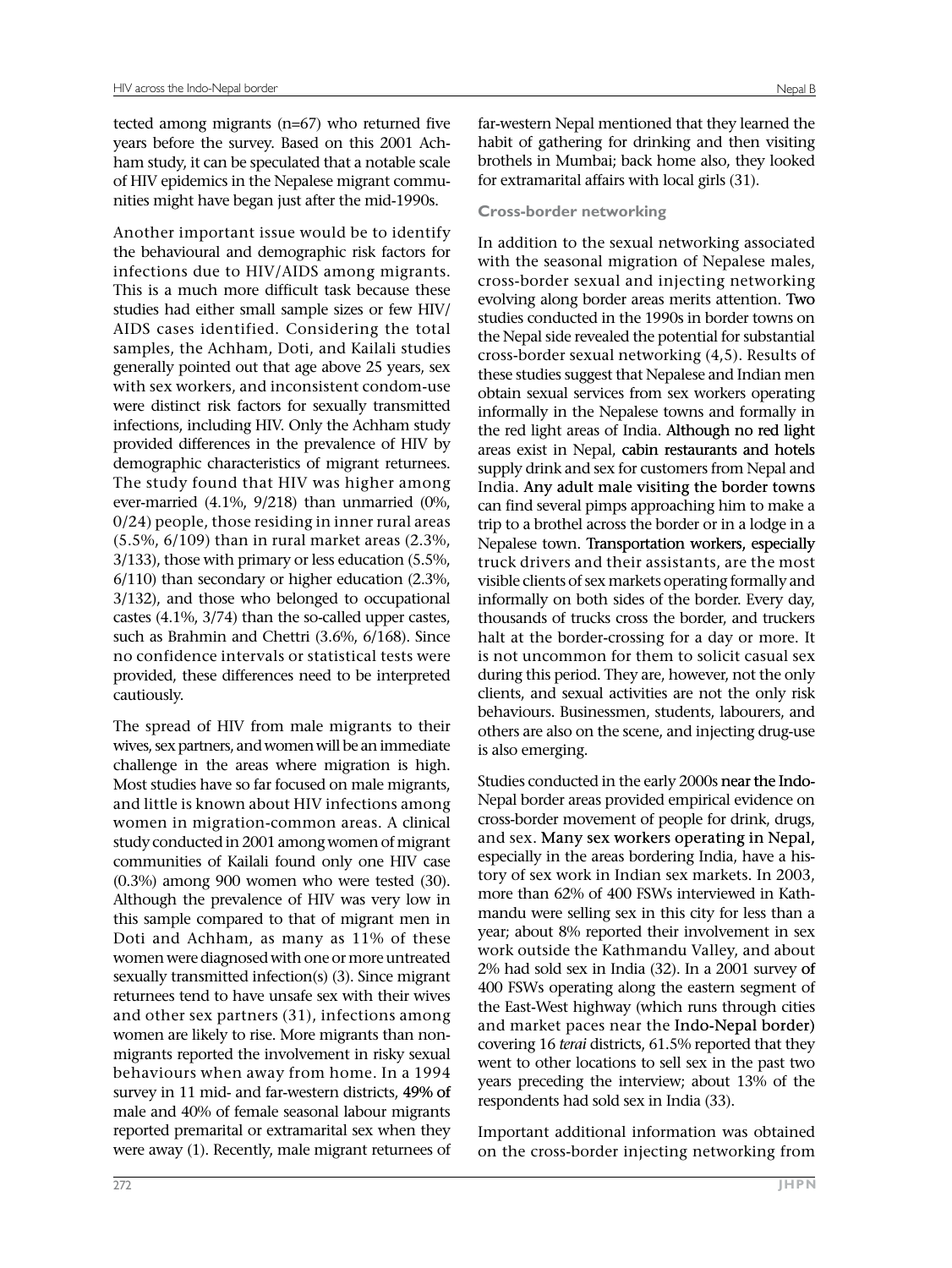studies conducted on the use of injecting drugs on the Nepal side of the border in the early 2000s. Many Nepalese IDUs crossed the border to India to purchase drugs or to receive injections from drug dealers or pharmacists (19,34,35). This practice was very common among drug users of the *terai* towns which are close to Indian border towns (in the eastern *terai*, for example, Biratnagar is about 3 km and Dharan is about 50 km from Jogbani). In a 2003 survey of 345 IDUs in the eastern *terai* cluster, a large majority of respondents mentioned a history of having injections not only in other locations of Nepal but also in India (17). In this study, 85% of respondents stated that they had injected drugs in places away from their usual place of residence in the past year. Most of them had taken drugs by injection in various parts of India. The list of Indian towns where these IDUs had been in the past year included places as close as Jogbani, Pani Tanki, and Siliguri to as far as Mumbai, Delhi, and Nagaland. Most frequently cited were the adjacent towns, such as Jogbani (n=212) and Pani Tanki (n=23) (Annexure 13 (17)). Mobile IDUs were more likely to be HIV-positive than non-mobile IDUs (odds ratio=3.5; 95% confidence interval [CI] 1.5-8.5) (Table 7.4 (17)). Of 292 IDUs who went to other parts of Nepal or to India, a large minority exchanged contaminated injecting equipment with injectors at their destinations—21% borrowed from and 28% lent to local injectors (17). Ethnographic studies also showed that drug users from Kakarvitta and Birtamod (on the Nepal side) used to go to Pani Tanki to obtain drugs and injections, and they also shared injections with Indian IDUs met in those towns (35). Drug injectors of Biratnagar commuted to Jogbani (adjoining Indian town) where drugs or injections were readily available from drug dealers or pharmacists  $(19)$ . At the places of drug dealers and other sites across the border, IDUs shared drugs and injecting equipment with other users from Indian and Nepalese towns, thereby enhancing the risk of exchanging the virus (19,35). Drug injectors of Kathmandu and Pokhara are even prepared to make a day-long bus trip to Indian border towns, such as Sunauli (across Bhairahawa) and Raxaul (across Birguj), to obtain drugs on some occasions, especially when supply of drugs is tight owing to the occasional police crackdown in Nepal.

Only one study on injecting drug-use and HIV epidemic was conducted in 2004 in Darjeeling district, a north-eastern district of India, sharing borders with eastern Nepal, Bangladesh, and Bhutan (Fig. 2) (36). In a sample of 228 IDUs, 11.8% (95% CI 7.9- 16.7) were HIV-positive: 13.5% (95% CI 8.3-20.2)

in hill areas and 9.2% (95% CI 4.0-17.3) in Siliguri, the plain area of the district. Siliguri is the most important hub city for travel and trade among Nepal, Bhutan, and all the north-eastern Indian states, including Manipur and Nagaland (injecting druguse and HIV epidemics were widespread by the late 1980s in these two states). The authors of the Darjeeling study speculated that Indo-Nepal crossborder population mixing for drug injections and commercial sex could have introduced HIV among IDUs of this district. This speculation seems plausible because an HIV epidemic started earlier and stayed higher among IDUs on the Nepal side of the border, 35% in 2003 and 31.6% in 2005 (16,17), than on the Indian side, 11.8% in 2004 (36). The cross-border injecting networking documented by the studies on the Nepal side (17,35) (preceding paragraph) also supports this possibility. But spatial differentials showed that the prevalence of HIV was almost equal among IDUs in Jhapa (8%) and Siliguri (9.2%)—the two nearest cross-border locations (Fig. 2). No study simultaneously examined both sides of the border to determine the extent to which these two adjoining epidemics have been fuelling each other.

#### **DISCUSSION**

The review provided an opportunity to examine and update the HIV epidemics evolving across the Indo-Nepal border. The studies conducted in the early 2000s were particularly important to draw insights on both serological and behavioural issues. There are still some areas of improvement for a better understanding of the changing situation.

First, serological and behavioural data on migrants are available from limited areas. For example, while the available studies identified Mumbai as the highest-risk destination for male migrants and female sex workers, the corresponding prevalence data were mostly based on very small denominators and samples from a few geographic areas. Also, confidence intervals around those point estimates were rarely provided. Migration is common in many other areas of Nepal. Both serological and behavioural data from other high-migration regions are needed to understand the country-wide situation of this increasingly vulnerable population. It is understandable that serological studies are difficult to conduct for various technical, ethnical and resource constraints. Nevertheless, to arrive at a definitive conclusion, future studies are expected to draw adequate and more representative samples and provide basic statistics than most past studies did. That would also enable the categories of mi-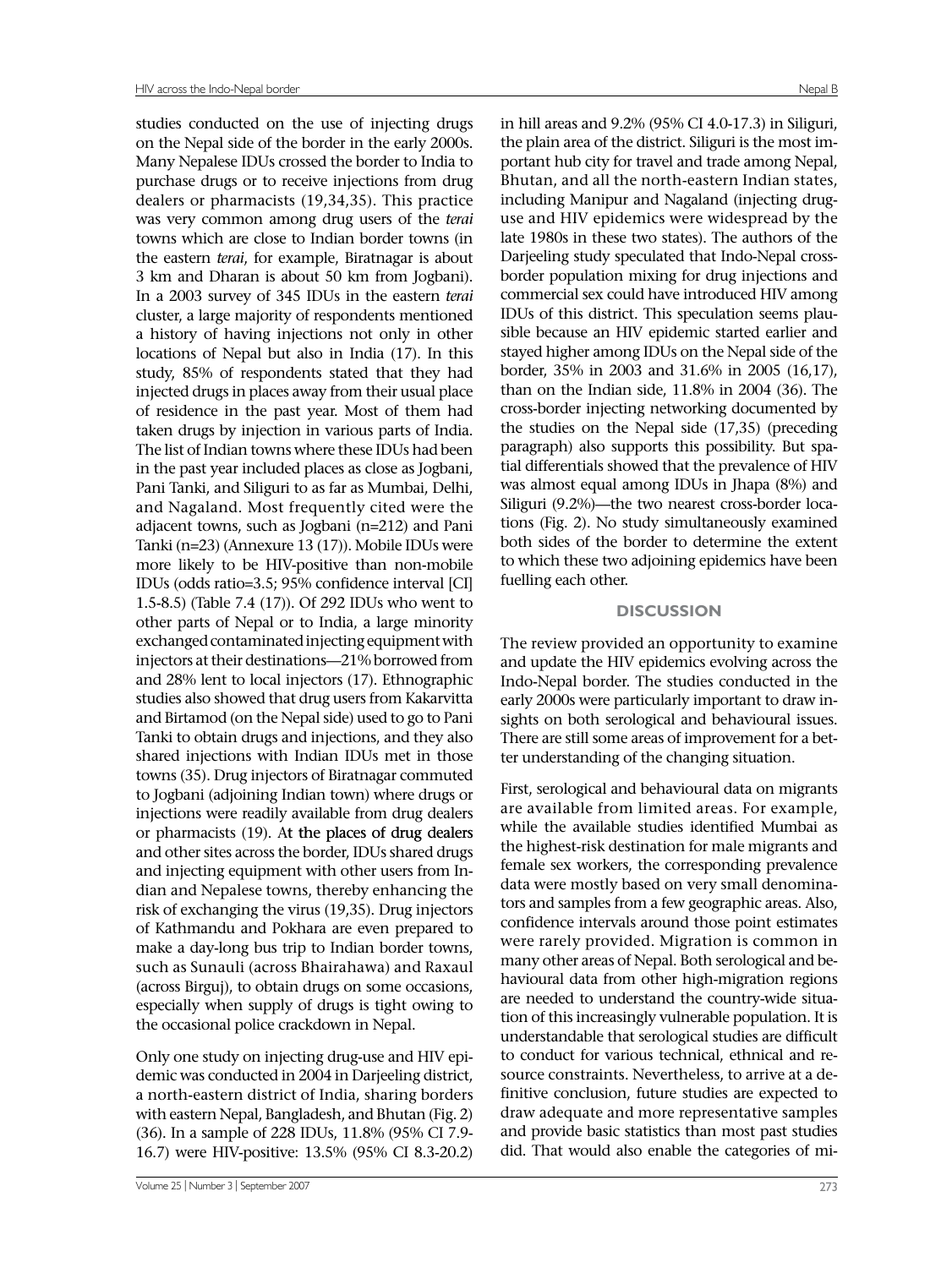

grants likely to be more susceptible to HIV to be assessed.

Second, the studies conducted on either side of the border were prone to biases in drawing conclusion on the roles of cross-border population mixing in the spread of HIV. The studies collecting data from only one side of the border lacked comparative perspectives of the other side. These limited crosssectional studies are also inadequate to confirm how much infection is associated with population mobility and in which direction the epidemic is spreading. Collaborative studies (or a surveillance mechanism) that cover both sides of the border simultaneously are needed to determine the extent of cross-border exchange of HIV.

Third, since previous studies focused on male labourers and female sex workers, future research should include other significant groups, such as female labourers and Nepalese men (or Gorkhas) serving in the Indian army. Also, this article only examined HIV epidemics with reference to Indo-Nepal cross-border mobility. Rapidly-growing populations of migrants to the Middle East and Southeast Asia, for which virtually no such information is available, merit an inclusion in future studies.

Fourth, although mobility is playing and continues to play significant roles in fresh introductions of HIV in various locations, large-scale spread of the virus at local levels will ultimately depend on the risk-networks within the community. Therefore, the need for a study of sexual behaviour in the male and female population in general, as was pointed out by Furber and colleagues (7) in 2002, persists to be an unmet research need.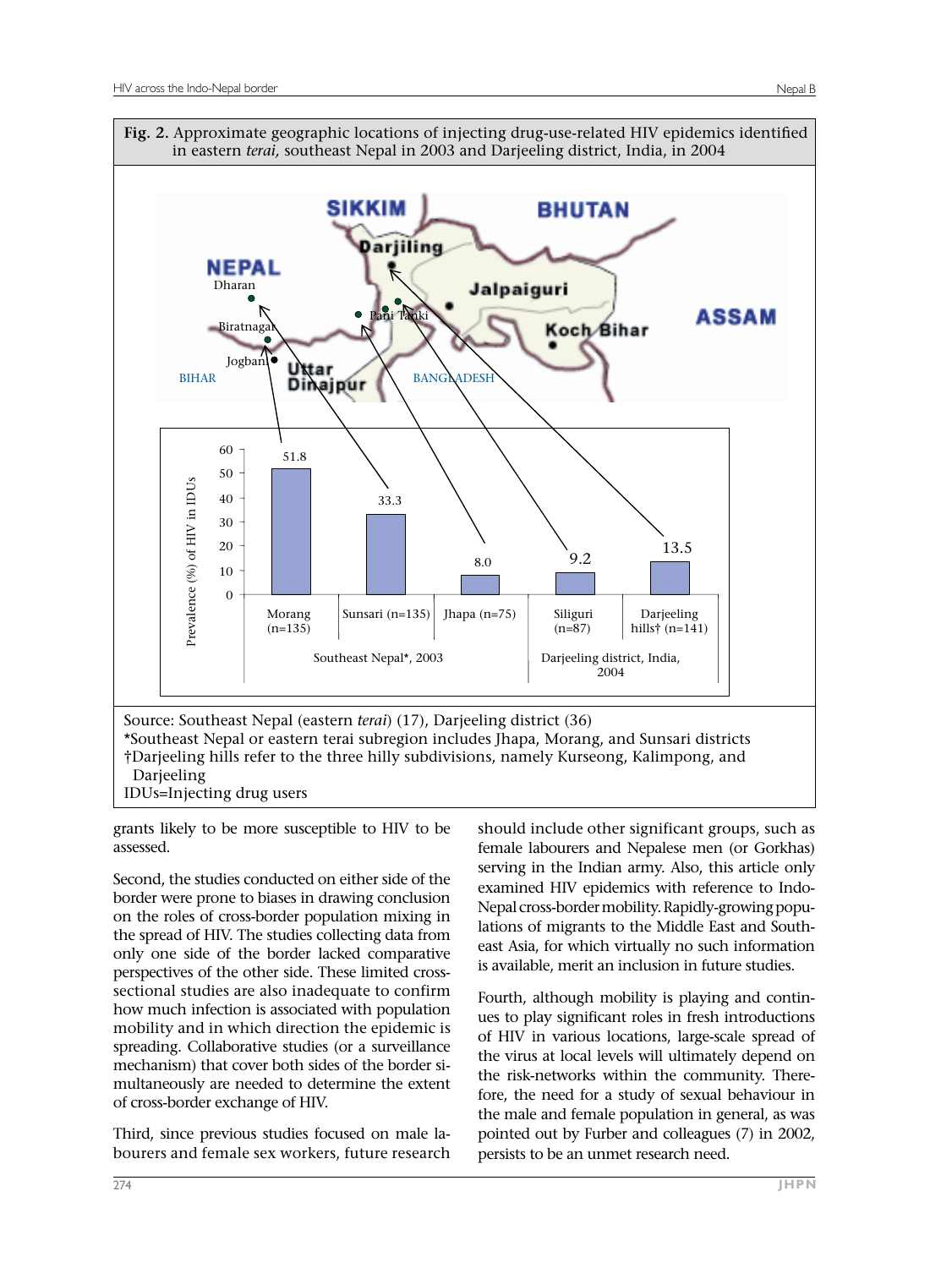Finally, as pointed out by a reviewer of this article, the need for sociological and health-promotion studies have increased with the growth of the epidemic. Seddon highlighted potential roles of several issues, such as poverty, gender inequality, weak healthcare infrastructure, and human rights in his 1998 paper which depicted the HIV/AIDS epidemic in Nepal as a 'coming crisis' (3). The roles of such contextual factors have to be revisited in light of the sociopolitical transition taking place in the country. A detailed discussion on these issues was beyond the scope of this article, but acknowledging their importance, three issues of special significance are pointed out here. First, the nature and scale of population mobility might have changed with the civil conflict which began in 1996 and covered most parts of the country by the late 1990s. In consequence, displacement of population rose, healthcare systems crumbled, and vulnerability to HIV/AIDS increased (11).

With the signing of the peace accord between the Government and the rebel forces in November 2006, migrants and displaced persons can be expected to return home. Will this pleasant development contribute to increased sexual mixing and perhaps the spread of HIV? Are there healthcare systems or prevention programmes ready to provide basic awareness and preventive methods? Second, in the 1980s and 1990s, stigma and indifference to people with HIV/AIDS were based partly on the misperception that AIDS was a foreign or Western disease. Although this notion has been vanishing, another misunderstanding that AIDS is a Mumbai disease is taking hold (24). How does this new misperception affect prevention and care practices? Third, the view that HIV is flowing from India to Nepal cannot be sustained in light of emerging evidence which indicates a possibility of a two-way flow along the border areas. Unlike most other international borders, the Indo-Nepal border allows unrestricted movement of their citizens. Yet surveillance and interventions, including awareness programmes, depend on polices and resources of the respective countries. In such a situation, how can cross-border collaboration between governments and among non-government agencies be effectively instituted to reach the mobile populations with surveillance, educational messages, and prevention and care programmes?

## **CONCLUSION**

Contrary to past assumptions in Nepal that trafficked women and migrant men bring HIV from

Indian cities, the spread of HIV across the Indo-Nepal border is perhaps evolving as a two-way process. Serological evidence indicates that Nepalese men and women were bringing HIV to Nepal from India. This is partly due to the study designs that only involved non-migrants and migrant returnees in Nepal. Little information is available to show that Indians who returned from Nepal and HIV-positive Nepalese nationals transmitted the virus to Indians. Information on mobility and behavioural networking of sex workers and IDUs suggest that the transmission of HIV is likely to occur as a two-way process. This might contribute to consolidating an epidemic zone along the border, involving both injecting and sexual routes of HIV transmission. This potential epidemic zone is perhaps already linked to the large Asian belt of drug-use and HIV epidemics originating from the Golden Triangle and connecting Viet Nam in the east to Manipur, India, in the west (37). It will be too costly to ignore this evolving epidemic just as a cross-border transmission of limited scope.

Published information is still inadequate to draw any firm conclusion on the extent, scope, and potential of HIV epidemics linked to population mixing along the Indo-Nepal border. Further collaborative and comparative studies are needed to examine injecting and sexual behaviours on both sides of the border. The focus of such studies should be not only seasonal migrants of far-western Nepal and trafficked women, but also short-term and shortdistance mobility of residents and visitors along the border areas and semi-permanent groups, such as Gorkhas serving in the Indian army. Programmatic interventions should be collaborative and should cover short-term and long-term, and short-distance and long-distance mobile populations on both sides of the border areas.

## **ACKNOWLEDGEMENTS**

This article partly draws on the research carried out by the author under the guidance of Professor Terence H. Hull, Dr. Zhongwei Zhao, and Dr. Ann Evans at the Demography and Sociology Program, The Australian National University. The author wishes to thank Dr. Mahesh Puri for sharing some of the latest data on HIV epidemics in Nepal and Dr. Krishna C. Poudel for providing useful comments on an earlier version of this article. Thanks are also due to the anonymous reviewers for their insightful comments.

#### **REFERENCES**

1. Suvedi BK, Gurubacharya VL, Thapa K. Seasonal migration and its relation to HIV transmission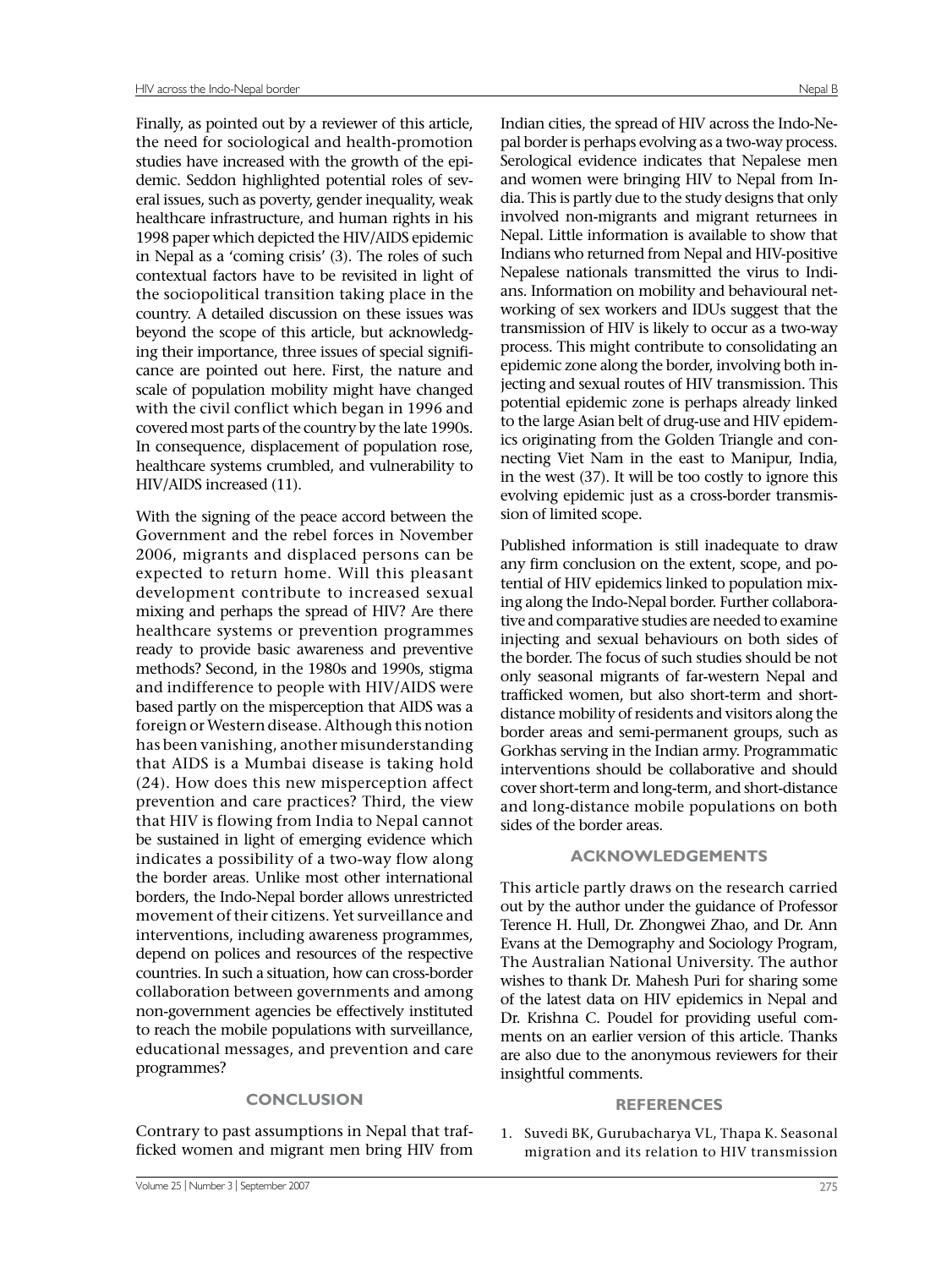in western Nepal (abstract). *In*: Abstracts of the International Conference on AIDS, 1994:192D.

- 2. Radhakrishna A. Sex, lies and the AIDS epidemic in Nepal. *SAMAR* 1997;7:1-8. (http://www.samarmagazine. org/archive/article.php?id=79, accessed on 30 June 2006).
- 3. Seddon D. HIV-AIDS in Nepal: the coming crisis. *Bull Concern Asian Sch* 1998;30:35-45.
- 4. Cox T, Suvedi BK. Sexual networking in five urban areas in the Nepal *terai*: an assessment 1994. Kathmandu: National AIDS Prevention and Control Project, 1994. 32 p. (http://www.un.org.np/uploads/ reports/UNAIDS/1994/sexual\_networking.pdf, accessed on 30 June 2006).
- 5. Tamang A, Puri M, Nepal B, Shrestha D. Sexual risk behavior and risk perception of STDs/AIDS transmission among men in five border towns of Nepal. Kathmandu: Centre for Research on Environment Health and Population Activities, 1999. 26 p. (http://www.un.org.np/uploads/reports/ UNAIDS/1999/sexual\_risk\_behavior.pdf, accessed on 29 June 2006).
- 6. Amin M. The India-Nepal partnership: building crossborder collaboration in areas of affinity. *Aidscaptions*  1996;3:10-13.
- 7. Furber AS, Newell JN, Lubben MM. A systematic review of current knowledge of HIV epidemiology and of sexual behaviour in Nepal. *Trop Med Int Health*  2002;7:140-8.
- 8. Kansakar VBS. International migration and citizenship in Nepal. Kathmandu: Central Bureau of Statistics, 2005:85-119. (Population monograph of Nepal).
- 9. Poudel KC, Jimba M, Okumura J, Sharma M, Poudel-Tandukar K, Wakai S. Migration in far western Nepal: a time bomb for a future HIV/AIDS epidemic? *Trop Doct* 2004;34:30-1.
- 10. Global IDP Project. Profile of internal displacement: Nepal, compilation of the information available in the global IDP database of the Norwegian Refugee Council (as of 14 July 2005), 2005. (http://www. unhcr.org/cgi-bin/texis/vtx/rsd/rsddocview.pdf?tbl= RSDCOI&id=3eacfc604, accessed on 30 June 2006).
- 11. Singh S, Mills E, Honeyman S, Suvedi BK, Pant NP. HIV in Nepal: is the violent conflict fuelling the epidemic? *PLoS Med* 2005;2:e216.
- 12. Ali AM. Treading along a treacherous trail: research on trafficking in persons in South Asia. *Int Migr*  2005;43:141-64.
- 13. Chander A, Pahwa VK. Evidence for HIV-2 infection in Nepal. *Nepal Med Coll J* 2004;6:60-1.
- 14. Oelrichs RB, Shrestha IL, Anderson DA, Deacon NJ.

The explosive human immunodeficiency virus type 1 epidemic among injecting drug users of Kathmandu, Nepal, is caused by a subtype C virus of restricted genetic diversity. *J Virol* 2000;74:1149-57.

- 15. Kandathil AJ, Ramalingam S, Kannangai R, David S, Sridharan G. Molecular epidemiology of HIV. *Indian J Med Res* 2005;121:333-44.
- 16. Family Health International. Center for Research on Environment, Health and Population Activities. National estimates of adult (15-49 years) HIV infections 2005. Kathmandu: National Centre for AIDS and STD Control, 2006. 33 p.
- 17. Family Health International. New Era, STD/AIDS Counselling and Training Services. Behavioral and seroprevalence survey among IDUs in eastern Nepal. Kathmandu: Family Health International, 2003. 79 p.
- 18. Family Health International. New Era, STD/AIDS Counselling and Training Services. Behavioral and seroprevalence survey among injecting drug users in Pokhara Valley, Nepal. Kathmandu: Family Health International, 2003. 61 p.
- 19. Family Health International. Center for Research on Environment, Health and Population Activities. Injecting and sexual behaviors of injecting drug users in Biratnagar, Nepal: summary report. Kathmandu: Family Health International, 2004. 13 p.(http://www. fhi.org/en/HIVAIDS/country/Nepal/res\_nepalsum. htm, accessed on 30 June 2006).
- 20. Family Health International. Center for Research on Environment, Health and Population Activities. Injecting and sexual behaviors of injecting drug users in Pokhara, Nepal. Kathmandu: Family Health International, 2004. 61 p.
- 21. Family Health International. Center for Research on Environment, Health and Population Activities. Injecting and sexual behaviors of injecting drug users in Dharan, Nepal: summary report, 2004. 13 p. (http://www.fhi.org/ en/HIVAIDS/country/Nepal/ res dharan.htm, accessed on 30 June 2006).
- 22. Family Health International. New Era, STD/AIDS Counselling and Training Services. Kathmandu female sex workers seroprevalance study. Kathmandu: Family Health International, 2000. 36 p.
- 23. Family Health International. Center for Research on Environment, Health and Population Activities. National estimates of adult HIV infections 2003. Kathmandu: National Center for AIDS and STD Control, 2004. 40 p.
- 24. Poudel KC, Okumura J, Sherchand JB, Jimba M, Murakami I, Wakai S. Mumbai disease in far western Nepal: HIV infection and syphilis among male migrant-returnees and non-migrants. *Trop Med Int Health* 2003;8:933-9.